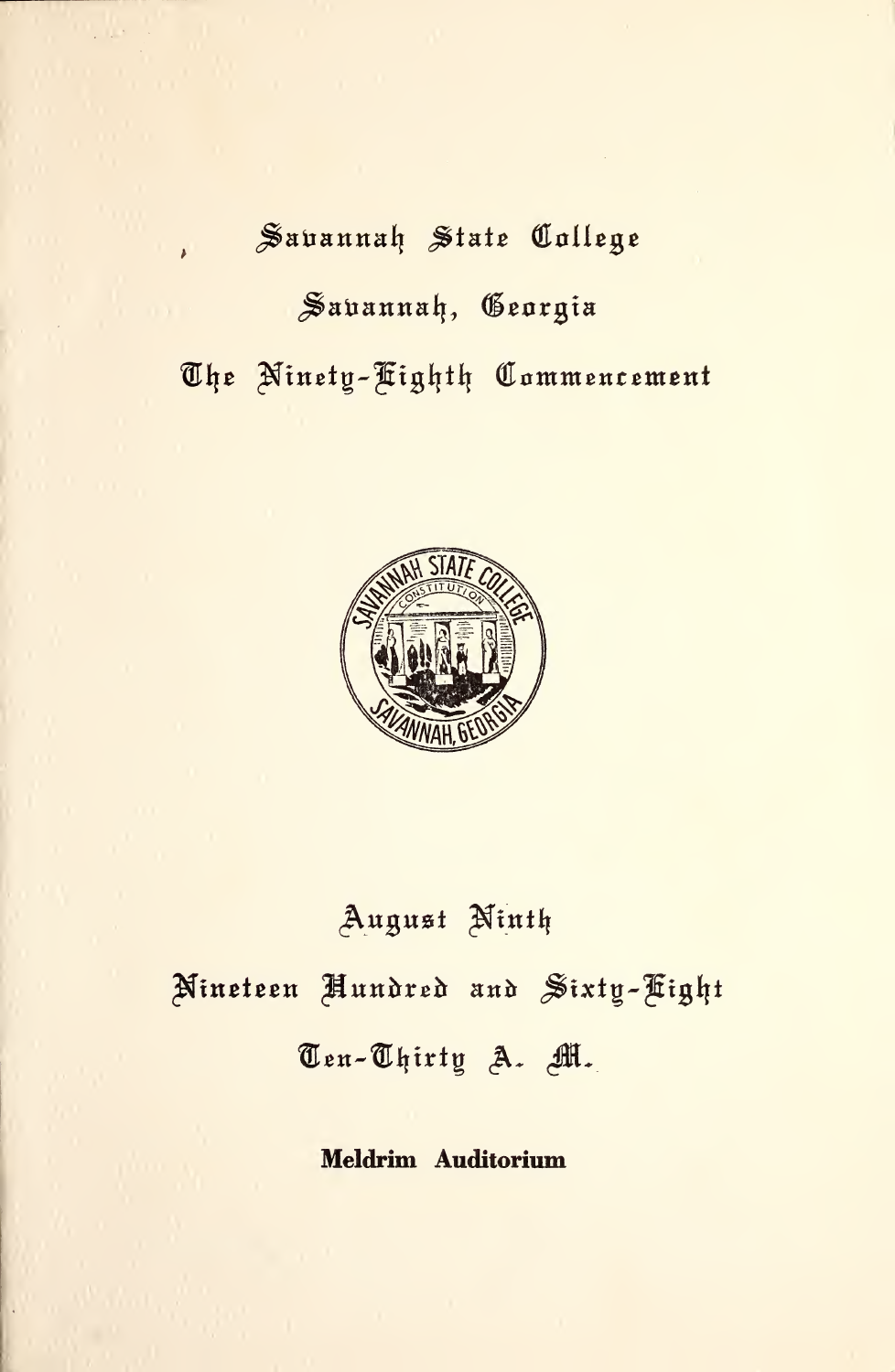# O MASTER, LET ME WALK WITH THEE

# i

O Master, let me walk with Thee In lowly paths of service free; Tell me Thy secret, help me bear The strain of toil, the fret of care.

#### II.

Help me the slow of heart to move By some clear winning word of love; Teach me the wayward feet to stay, And guide them in the homeward way.

#### in.

Teach me Thy patience, still with Thee In closer dearer company, In work that keeps faith sweet and strong, In trust that triumphs over wrong.

#### IV.

In hope that sends a shining ray Far down the future's broadening way, In peace that only Thou canst give, With Thee, O Master, let me live.

Amen.

# SAVANNAH STATE COLLEGE HYMN

Let us give thanks and praise to Thee, To our Alma Mater, S. S. C. Thine honor, pride, and eminence, We raise in prayerful reverence.

Guide us still from day to day, Be Thou mindful lest we lose our way; Help us know that life, short or long, Means unceasing work for weak and strong.

#### REFRAIN

Where Savannah meets the sea, Where grassy plains and palms abound, Where the flow'rs are gems of loveliness, There S. S. C. is found, We adore each beauteous scene and hall, Our all we pledge to Thee! In our hearts we'll build a shrine for Thee, We hail Thee, S. S. C.

> . Randolph Fisher Hillary Hatchett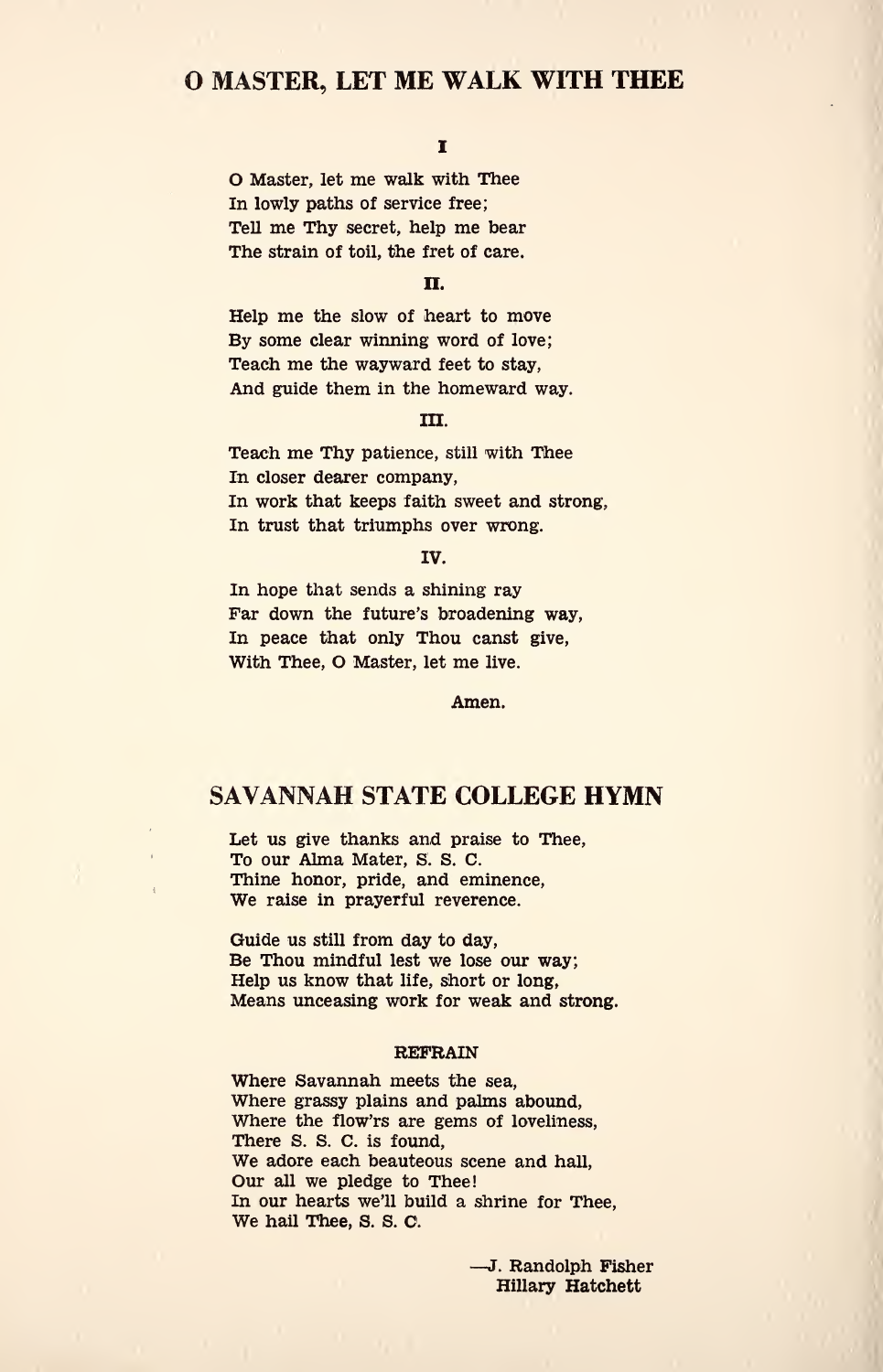# THE ORDER OF EXERCISES

ACADEMIC PROCESSION: "War March of the Priests" Felix Mendelssohn (from "Athalia")

Coleridge A. Braithwaite, Organist

HYMN: "O Master, Let Me Walk With Thee" ---------- Henry P. Smith

INVOCATION: ---------------------- The Reverend Samuel Williams College Minister

RESPONSE: "Hear Our Prayer, O Lord" ------------- George Whelpton

MUSIC: "O Rest in the Lord" (from "Elijah") --------- Felix Mendelssohn Richard Moses, '69, Tenor

INTRODUCTION OF THE SPEAKER ------------ Dr. Howard Jordan, Jr. President of the College

COMMENCEMENT ADDRESS ------------------- Dr. Vivian Henderson President, Clark College, Atlanta, Georgia

MUSIC: "La donna e mobile" (from "Rigoletto") -------- Giuseppi Verdi Mr. Moses

CONFERRING OF DEGREES ------------------ Dr. Howard Jordan, Jr.

ALUMNI INDUCTION --------------------------- Mr. Daniel Washington President, Savannah State College National Alumni Association, Savannah, Georgia

PRESENTATION BY -------------------------- Mrs. Edna Jackson, '68 Class President

SAVANNAH STATE COLLEGE HYMN

BENEDICTION ------------------------------ The Rev. Samuel Williams

THREE-FOLD AMEN

RECESSIONAL: "Trumphal March" (from "Aida") ------Giuseppi Verdi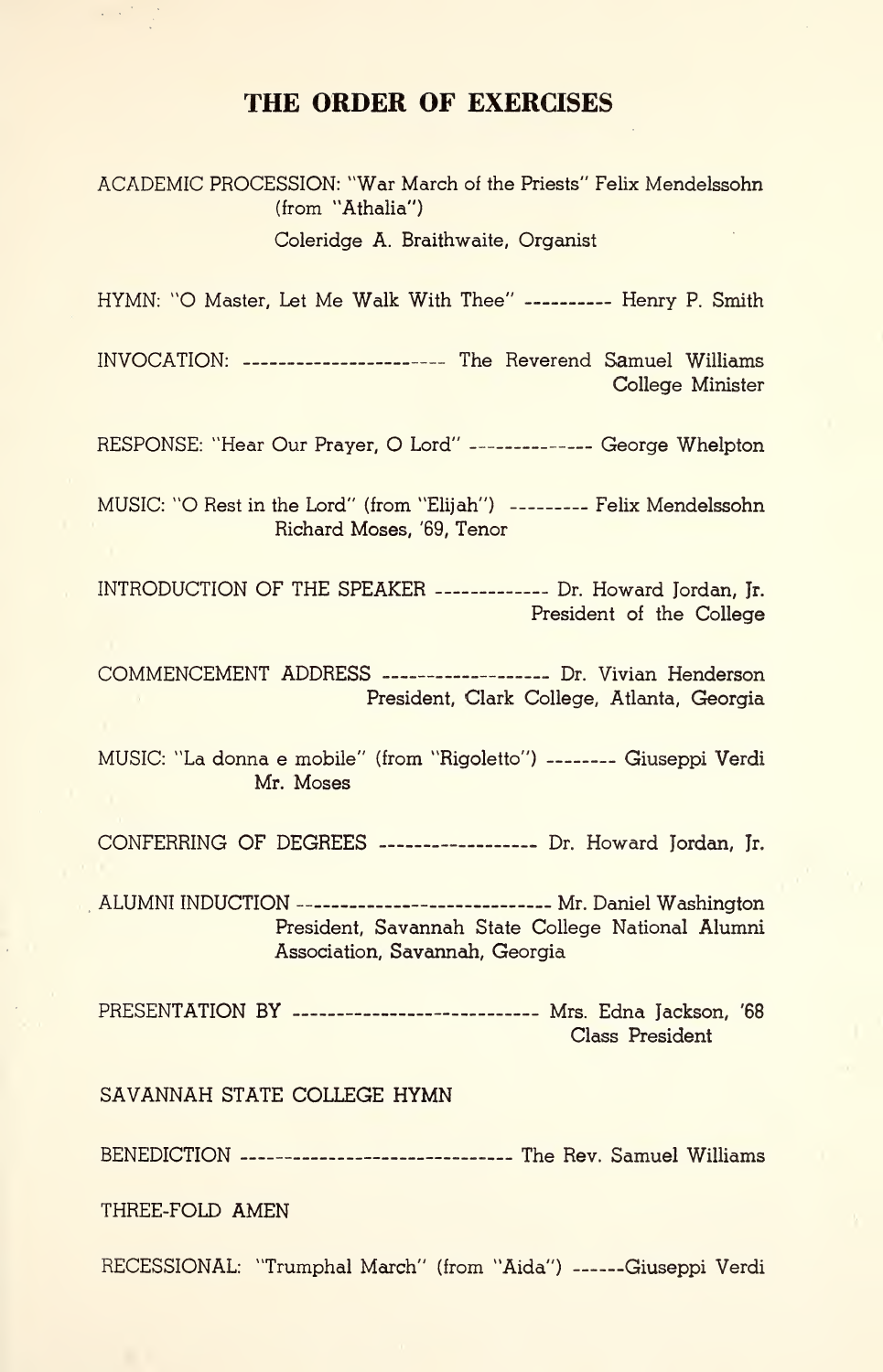# Begrees Conferred

# DIVISION OF BUSINESS EDUCATION

#### **ACCOUNTING**

# General Business Administration

# DIVISION OF EDUCATION

#### Elementary Education

# SECONDARY EDUCATION

| <b>ENGLISH</b>                          |  |
|-----------------------------------------|--|
|                                         |  |
| <b>GENERAL SCIENCE</b>                  |  |
|                                         |  |
| HEALTH, PHYSICAL EDUCATION & RECREATION |  |
|                                         |  |
| <b>FRENCH</b>                           |  |
|                                         |  |
| <b>MATHEMATICS</b>                      |  |
|                                         |  |
| <b>GENERAL SCIENCE</b>                  |  |
|                                         |  |
| SOCIAL SCIENCE                          |  |
|                                         |  |
| SOCIAL SCIENCE                          |  |
|                                         |  |
| SOCIAL SCIENCE                          |  |
|                                         |  |
| <b>MATHEMATICS</b>                      |  |

\*In Absentia fCum Laude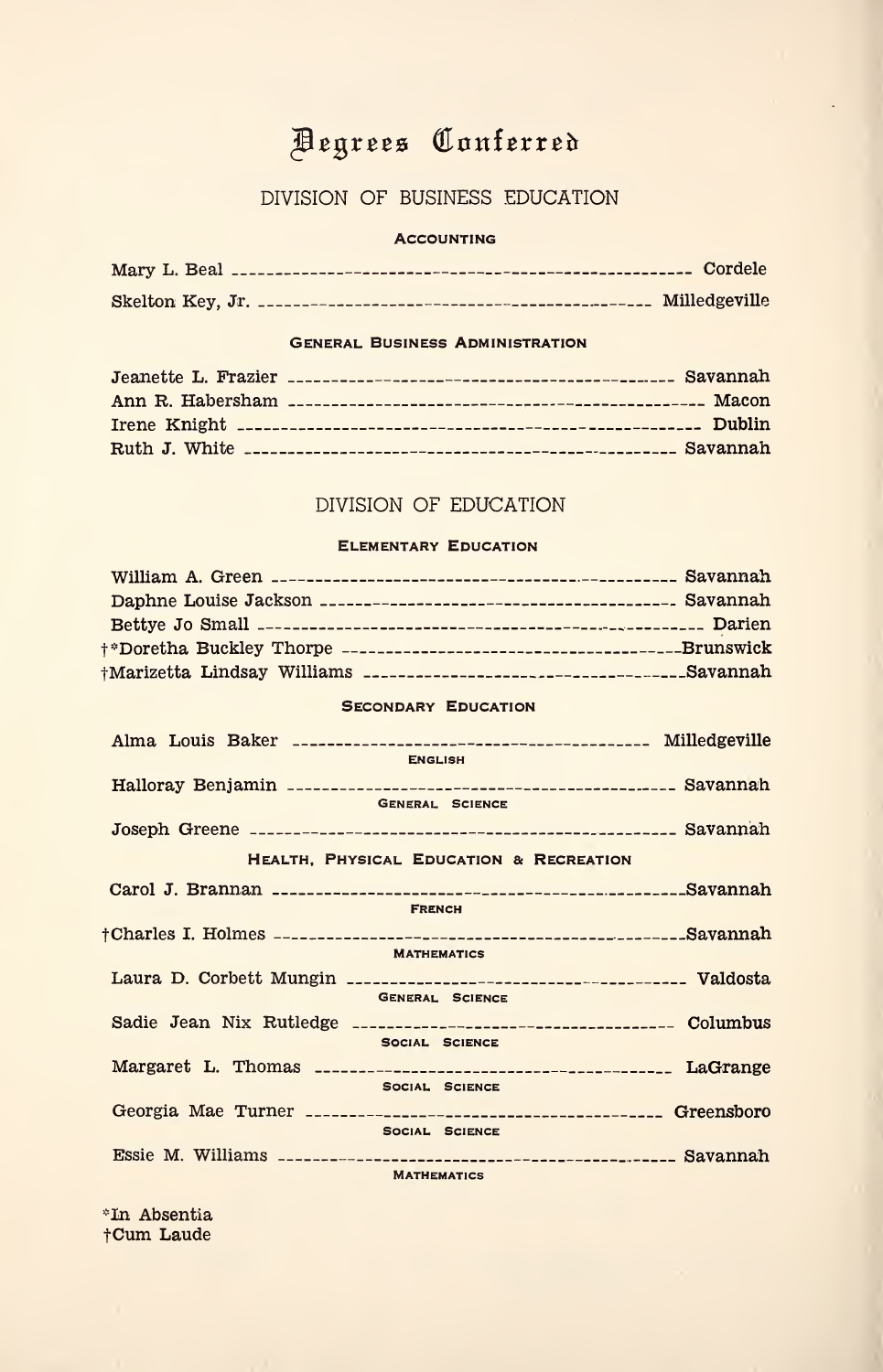# DIVISION OF HUMANITIES

 $\mathcal{L}(\mathcal{A})$  .

#### **ENGLISH**

Robert L. Joiner, II Covington

# DIVISION OF NATURAL SCIENCES

#### **BIOLOGY**

# DIVISION OF SOCIAL SCIENCES

#### **Sociology**

| Charles Edward Boney ___________________________________ Fitzgerald |  |
|---------------------------------------------------------------------|--|
|                                                                     |  |
|                                                                     |  |
|                                                                     |  |
|                                                                     |  |
|                                                                     |  |
| *In Absentia                                                        |  |

# DIVISION OF TECHNICAL SCIENCES

# DIETETICS & INSTITUTION MANAGEMENT

|  | Loretta Meredith Stephens ___________________________________ Keysville |  |
|--|-------------------------------------------------------------------------|--|
|  | <b>ELECTRONICS TECHNOLOGY</b>                                           |  |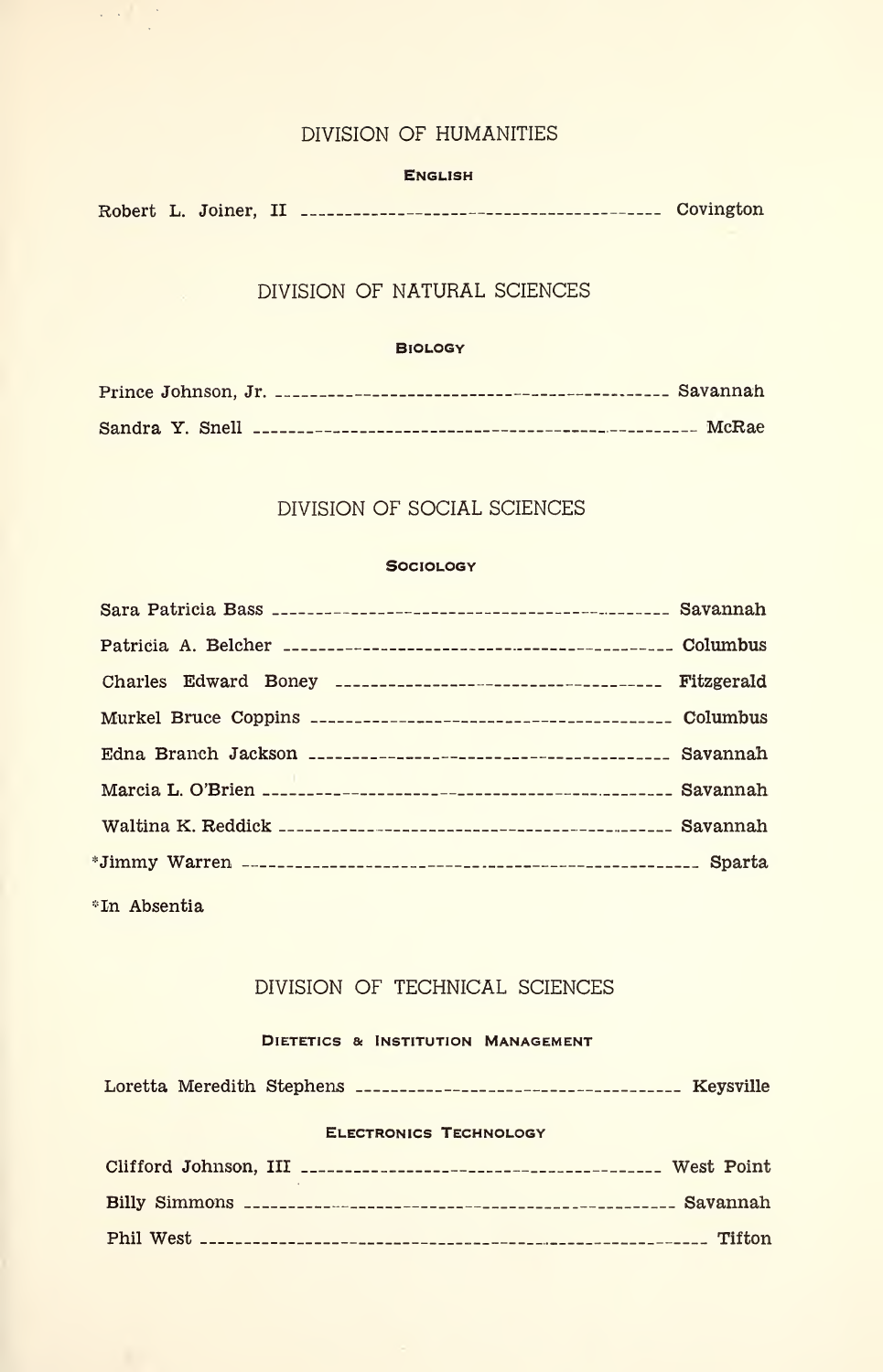Modern academic dress has evolved from a type of apparel prescribed by English Medieval Universities to distinguish their schools from the lay person in dress at a time when everybody wore robes or gowns. When American colleges and univisities desired to adopt some suitable system of academic apparel a half century ago it seemed best to agree on some definite system which all might follow. Accordingly, this attire has consisted of the cap, the gown, and the hood, the latter two now differing according to the degree the wearer has received.

The modern cap, in academic dress has the same design for all degrees; black and square-shaped with a tassel hanging from the center. However, the color of the tassel usually differentiates the field of study for which the degree was granted, the gold tassel being worn by doctors or by presidents of colleges and universities; but it may be added that the black tassel is correct for all degrees.

The gown, unlike the cap, differs appreciably in design according to the degree conferred on the wearer. The gown for the bachelor's degree has pointed sleeves. It is designed to be worn closed. The gown for the master's degree, worn open or closed, has an oblong sleeve, open at the wrist, like the others. The sleeve base hangs down in the traditional manner. The rear part of its oblong shape is square cut and the front part has an arc cut away. The doctor's gown, worn open or closed, has long sleeves faced with velvet; three bars of velvet are midway the sleeves. The trimmings of the doctor's gown may be black or the color associated with the field of study.

The hood, while not an article of dress, is however, the most distinctive feature of the academic attire. It is black, crow-shaped badge or adornment with an oval opening and worn down the back. It enables one to quickly determine not only the degree held by the wearer but also the college or university from which he graduated. The colors lining the hood and the size and shape of the hood make this distinction. The bachelor's and master's hoods are three feet and three and a half feet in length, respectvely; the doctor's hood is four feet in length and is made with a wide panel. Hoods may be worn for only those degrees actually held by the wearers.

Members of the governing body of a college or university, and they only, whatever their degrees may be, are entitled to wear doctor's gowns (with black velvet), but their hoods may be only those of degrees actually held by the wearers or those especially prescribed for them by the institution.

In some colleges and universities, it is customary for the president, chancellor, or chief officer to wear a costume similar to that worn by the head of a foreign university.

The chief marshal may wear a specially designed costume approved by the institution.

For all academic purposes, including trimmings of doctor's gowns, edging of hoods, and tassels of caps, the color associated with different subjects as prescribed by the revised American Intercollegiate Code is as follows:

| Maise                                                          |
|----------------------------------------------------------------|
| Arts, Letters, Humanities ______________________________ White |
|                                                                |
|                                                                |
|                                                                |
|                                                                |
| Library Science __________________________________ Lemon       |
|                                                                |
| Oratory — (Speech -------------------------- Silver Gray       |
|                                                                |
| Physical Education __________________________ Sage Green       |
| Science ________________________________ Golden Yellow         |
| Scarlet                                                        |
|                                                                |

At Savannah State College, the lining of the hood has an orange chevron on a blue background to represent school colors. A faculty member wears the color of his alma mater.